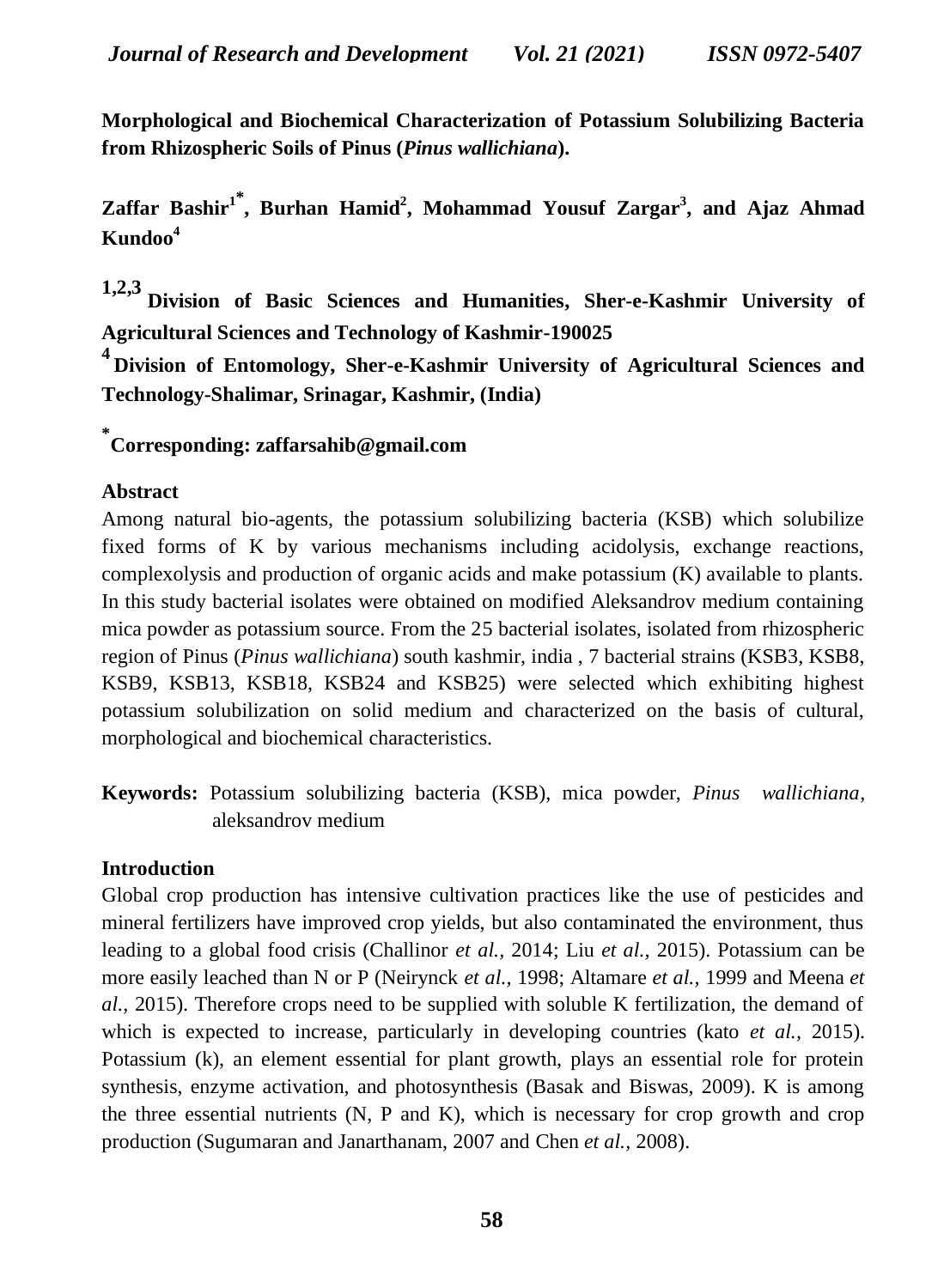Plants can uptake K through the soil minerals, organic minerals, and synthetic fertilizers. K deficiency in the rhizosphere of economically important crops has become an important limiting factor responsible for sustainable development of evergreen agriculture in India (Naidu *et al.,* 2010). Potassium solubilizing microorganisms can help in enhancing the availability of nutrients playing an essential role in dynamic soil environment by contributing release of key nutrients from primary minerals and ores. In addition to release of plant growth regulating substances, antibiotics, biodegradation of organic matter and nutrients cycling in the soil by KSM can also be benefited for crop productivity and ecological sustainability (Meena *et al.,* 2014, Zorb *et al.,* 2014). Soil microorganisms influence the soil mineral availability, plays a central role in ion cycling and soil fertility (Lian *et al.,* 2010). Certain bacteria are capable of decomposing alumina silicate minerals and releasing a portion of the potassium contained therein (Biswas and Basak, 2009). Mechanism of K-solubilization could be mainly attributed to excrete organic acids like oxalic acid ,malic acid etc which either directly dissolve rock K or chelate silicon ions to bring K in to solution (Prajapati *et al.,* 2013). In light of above facts, it can be observed that application of K can contribute to sustainable high yield and high K efficiency. Therefore the objective of this research is to isolate and Characterize Potassium solubilizing bacteria (KSB) from rhizospheric soils of Pinus (*Pinus wallichiana*).

# **Methodology**

## **Sampling**

The soil samples were taken from the root attached soils of Pinus (*Pinus wallichiana*). Some top surface soil was removed before the collection of soil samples from Pinus. The surface soil was digged to 10 cm soil layer, where roots of Pinus are concentrated. From about 0 to 2.5 mm away from the root surface, a zone of soil is located that is significantly influenced by living roots and is referred to as the rhizosphere. Rhizosphere soil and roots were separated from the bulk of the soil by hand. The 10 samples from 5 sites were taken randomly, the samples were sealed in a zip lock bags, stored in fridges and were used in 10- 20 hours.

## **Isolation of K solubilizing rhizobacteria**

The serially diluted soil (up to 10**-6** ) samples we plated on modified Aleksandrov medium which contain, 5g glucose,0.005MgSO**4**.7H**2**O, 0.1g FeCl**3**, 2.0g CaCO**3**, 3g mica powder, as a sole source of K, 2g Ca**3**PO**4**,and 20 g Solidifying agent agar (Hu *et al.,* 2006) .

The plates were then incubated. After three days the colonies showing formation of clear zones around, were considered to be KSB and selected for further studies (Sugumaram and Janartham, 2007).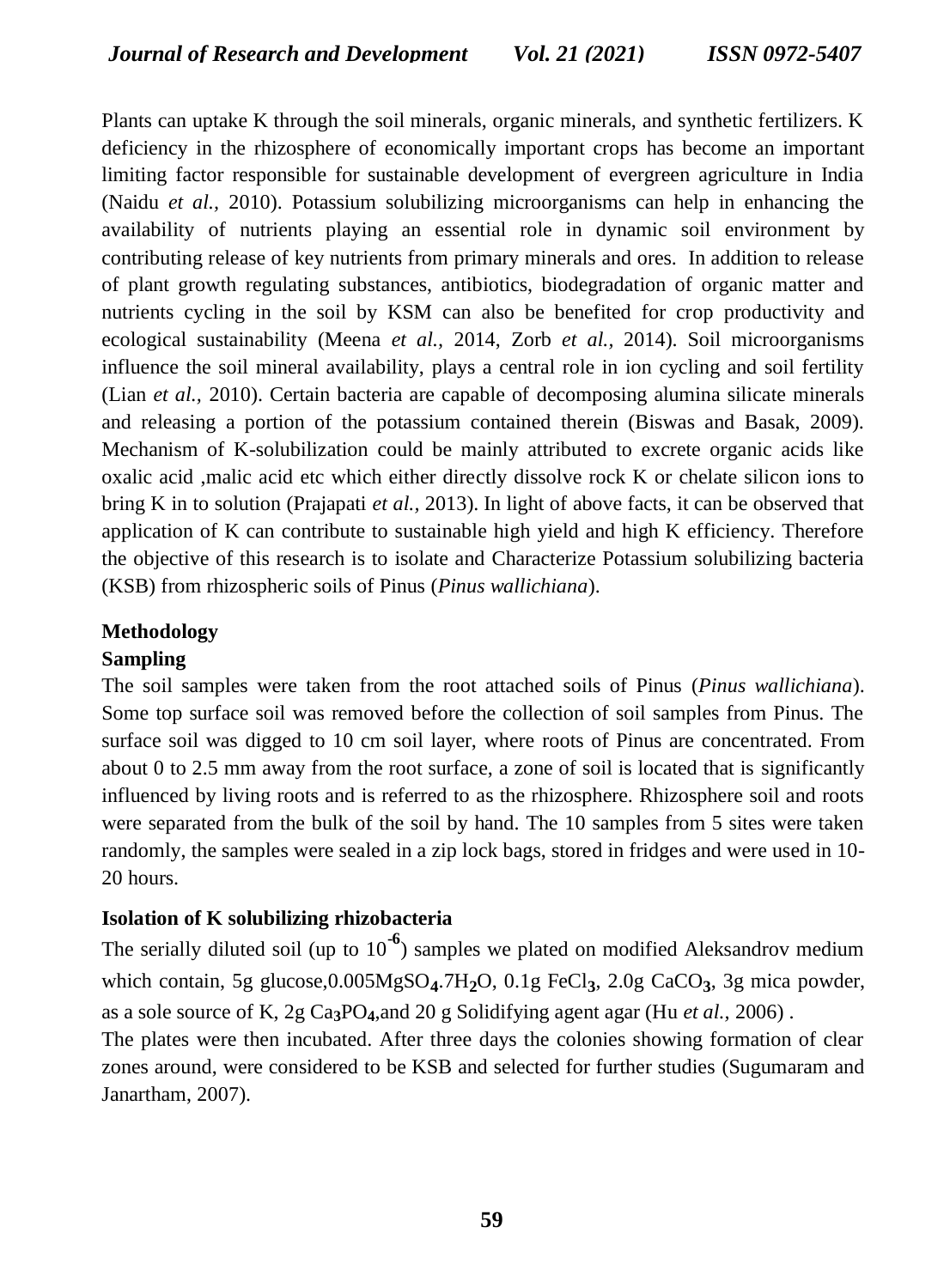Screened isolates were gram stained for presumptive identification and pure colonies were transferred to nutrient agar slants. Bacterial isolates were Characterized using different cultural, microscopical, and biochemical Characteristics.

#### **Potassium solubilizers screening on the basis of zone ratio**

Screening of Potassium Solubilizing bacteria were done on Aleksandrov medium on the basis of zone ratio (Zone diameter /colony diameter) and solubilization index (Hu *et al.,*  2006) (**Table 2**).

## **Morphological Characterization of Potassium solubilizers**

All the selected isolates were examined for the colony morphology, cell shape, gram reaction and ability to form spores as per the standard procedures given by Zhang and Fanyu (2014).

#### **Biochemical Characterization of potassium solubilizers**

The Characterization of the isolates was carried out as per the procedures outlined by Bergey᾿s manual of systematic Bacteriology 9th Edition (1993). Catalase test, Urea Hydrolysis, oxidase, Denitrification test, Methyl red test, V.P test, Starch Hydrolysis test, Casein test, Acid production, Gas production, H2S production test, Gelatine hydrolysis, citrate test, sucrose, Mannital, glucose, 70 % NaCl, were performed.

#### **Result and discussion.**

Potassium is a major essential macronutrient for plant growth and development. To boost crop yields, nitrogenous and phosphatic fertilizers are applied at high rates which cause environmental and economic problems. Therefore, direct application of rock phosphate and rock potassium materials may be agronomically more useful and environmentally safer than soluble P and K fertilizers (Rajan, *et al.,* 1996). However, potassium nutrients are released slowly from the rock materials and their use as fertilizer often causes insignificant increases in the yield of crops (Sindhu, 2012).

Therefore, concerted efforts are made to understand the combined effects of rock material addition and inoculation of KSB on nutrient availability in soils and growth of different crops. In this study, potassium solubilizing bacteria were isolated from rhizosphere soil of Pinus south Kashmir, India. Bacterial isolates were examined for their ability to solubilize insoluble K in solid and liquid media and mica powder was used as K source.

## **Isolation and screening of K solubilizing bacteria from the Rhizospheric Soil**

Twenty five bacterial isolates were obtained from soil samples collected from rhizosphere of Pinus, south Kashmir.All the twenty five isolates were tested on Aleksandrov medium for K solubilization, only seven isolates (KSB3, KSB8, KSB9, KSB13, KSB18, KS24, and KSB25) Showed zone of clearance on mica powder containing medium plates.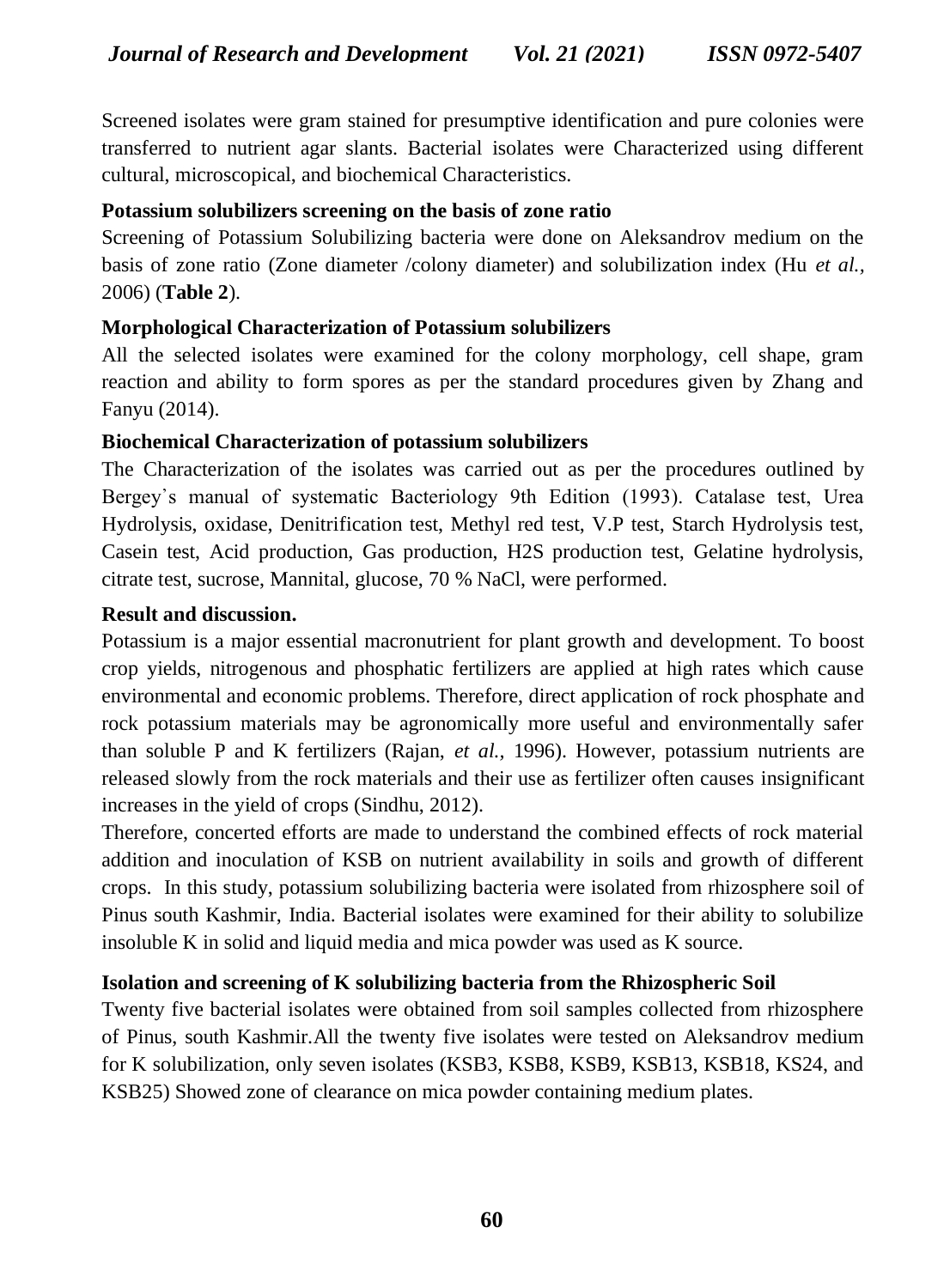#### **Morphological and biochemical characterization**

From the twenty isolates seven showed the zone of clearance, were morphologically and biochemically characterized, **Table 1 & 3.**

|       | <b>Isolate Pigmentation</b> | <b>Margin</b> | Gram<br>reaction raised | Slightly | <b>Highly</b><br>raised | <b>Opaque</b> Spore |                | Probable genus     |
|-------|-----------------------------|---------------|-------------------------|----------|-------------------------|---------------------|----------------|--------------------|
| KSB3  | Yellowish rods              | undulating    |                         |          | raised                  | ۰                   | $\blacksquare$ | Pseudomonas sp     |
| KSB8  | red                         | circular      | $+$                     | $^{+}$   | flat                    |                     | ۰              | Micrococcus sp     |
| KSB9  | White                       | Entire        | $\blacksquare$          |          | slightly                |                     | ۰              | Azotobacter sp     |
| KSB13 | Whitish rods                | Entire        | $+$                     | $^{+}$   | slight                  | $^{+}$              | $+$            | Bacillus sp        |
| KSB18 | Whitish rods                | Entire        | $+$                     |          | slight                  | $^{+}$              | $+$            | <b>Bacillus</b> sp |
|       | KSB24 Yellowish rods        | undulating    |                         |          | raised                  | ۰                   | $\blacksquare$ | Pseudomonas sp     |
|       | KSB25 Yellowish rods        | undulating    |                         |          | raised                  |                     | ٠              | Pseudomonas sp     |

**Table 1: Morphological characterization of KSB isolates**

#### **Table 2: Zone of clearance (Solubilization index)**

| <b>KSB</b>        | Diameter of zone of clearance (cm) | Diameter of Colony (cm) | Solubilization Index (si) |
|-------------------|------------------------------------|-------------------------|---------------------------|
| Isolates          |                                    |                         |                           |
| KSB3              | 2.30                               | 0.80                    | 3.88                      |
| KSB8              | 2.30                               | 0.80                    | 3.88                      |
| KSB9              | 1.50                               | 0.50                    | 4.00                      |
| KSB13             | 1.50                               | 0.60                    | 3.50                      |
| KSB18             | 1.20                               | 0.60                    | 3.00                      |
| KSB <sub>24</sub> | 1.90                               | 0.70                    | 3.71                      |
| KSB <sub>25</sub> | 2.30                               | 0.80                    | 3.88                      |



**Figure 1: Graphical representation of solubilization index**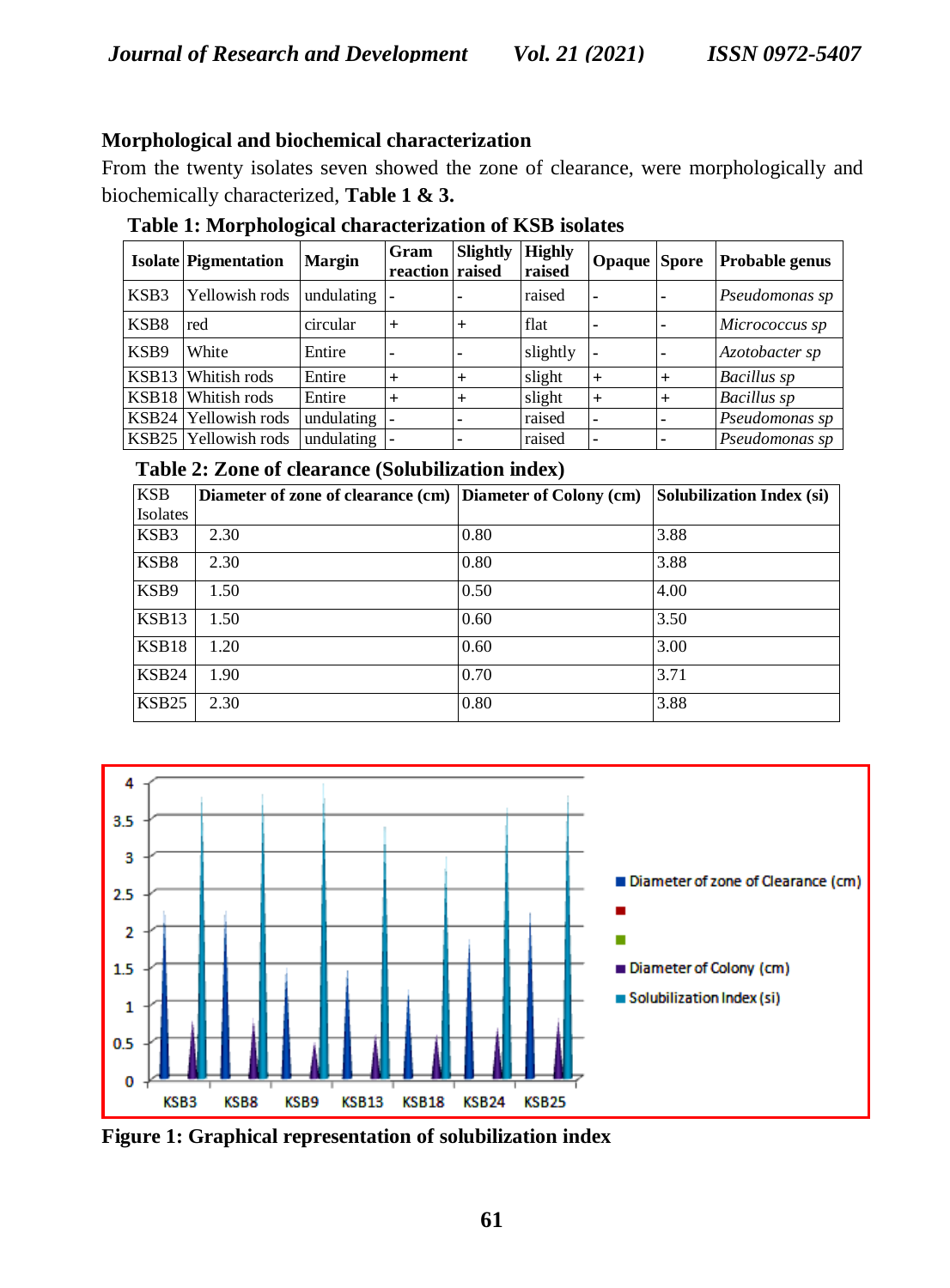| <b>Isolates</b>   | ⌒      | O      | VP                       | MR     | UH     | GH     | <b>SH</b> | CH     | H2S    | G      | <b>CIT</b> | Probable genus     |
|-------------------|--------|--------|--------------------------|--------|--------|--------|-----------|--------|--------|--------|------------|--------------------|
| KSB3              | $^{+}$ | $^{+}$ | $\overline{\phantom{0}}$ | $^{+}$ | $^{+}$ | $^{+}$ |           | $^{+}$ |        | $+$    | $^{+}$     | Pseudomonas sp     |
| KSB8              | $^{+}$ | $^{+}$ | $^{+}$                   |        | $^+$   |        | $^{+}$    | $^{+}$ |        | $^{+}$ | $^{+}$     | Micrococcus sp     |
| KSB9              | $^{+}$ | $^{+}$ | $^{+}$                   |        | ┿      |        | $^{+}$    | $^{+}$ | $^{+}$ | $^{+}$ | $^{+}$     | Azotobacter sp     |
| KSB13             |        |        |                          | $^{+}$ |        | $^{+}$ |           | $^{+}$ |        | $+$    | $^{+}$     | <b>Bacillus</b> sp |
| KSB18             | $^{+}$ |        |                          | $^{+}$ |        | $^{+}$ |           | $^{+}$ |        | $^{+}$ | $^{+}$     | <b>Bacillus</b> sp |
| <b>KSB24</b>      | $^{+}$ | $^{+}$ | $\overline{\phantom{0}}$ | $^{+}$ | $^+$   | $^{+}$ |           | $^{+}$ |        | $^{+}$ | $+$        | Pseudomonas sp     |
| KSB <sub>25</sub> | $^{+}$ | $^{+}$ | $\overline{\phantom{0}}$ | $^{+}$ | $^+$   | $^{+}$ |           | $^{+}$ |        | $^{+}$ |            | Pseudomonas sp     |

**Table 3: Biochemical Characterization**

 $C =$  Catalase test, O=oxidase, MR = Methyl red test, V.P = V.P test, UH= urea hydrolysis,  $St =$  Starch Hydrolysis test, CH = Casein Hydrolysis, H2S = H2S production test, GH = Gelatine hydrolysis,  $Cit =$  citrate test,  $G =$  Glucose

## **Conclusion**

Fixation of added nutrients/fertilizers in soil reduces the efficiency of applied K fertilizers and thus, a large quantity of added fertilizers (K) becomes unavailable to plants. Rhizosphere microorganisms contribute significantly in solubilization of bound form of soil minerals in the soil. In this study, different K solubilizing bacteria were isolated from rhizosphere soil samples collected from Pinus rhizosphere. Among 25 isolates /strains tested, 7 strains were found to solubilize potassium (KSB3, 8, 9, 13, 18, 24 and 25) which belongs to Genus *Bacillus* and *Pseudomonas sp, Azotobacter sp ,Micrococcus sp* as per morphological and biochemical characterization.

#### **Acknowledgement**

Authors are thankful to the Division of Plant Pathology, Biocontrol Lab, SKUAST**-**Kashmir for providing facilities for this research.

## **References**

- Altmare C, Norvell WA, Bjorkman T, Harman G. 1999. Solubilization of Phosphates and micronutrients by the plant growth promoting and bacterial fungus Trichoderma harzianum Rafai. *Appl. Environ. Microbiol*. **65:** 2926-2933.
- Zhang, C. and Fanyu, K. 2014. Isolation and identification of Potassium-solubilizing bacteria from tobacco rhizospheric soil and their effect on tobacco plants. *Applied Soil Ecology* **82:** 18-25
- Basak, B.B., Biswas, D. R. 2009. Influence of potassium solubilizing microorganism (*Bacillus mucilaginosus*) and waste mica on potassium uptake dynamics by Sudan grass (*Sorghum vulgare* Pers.) grown under two Alfisols. *Plant Soil.* **317:** 235-255.